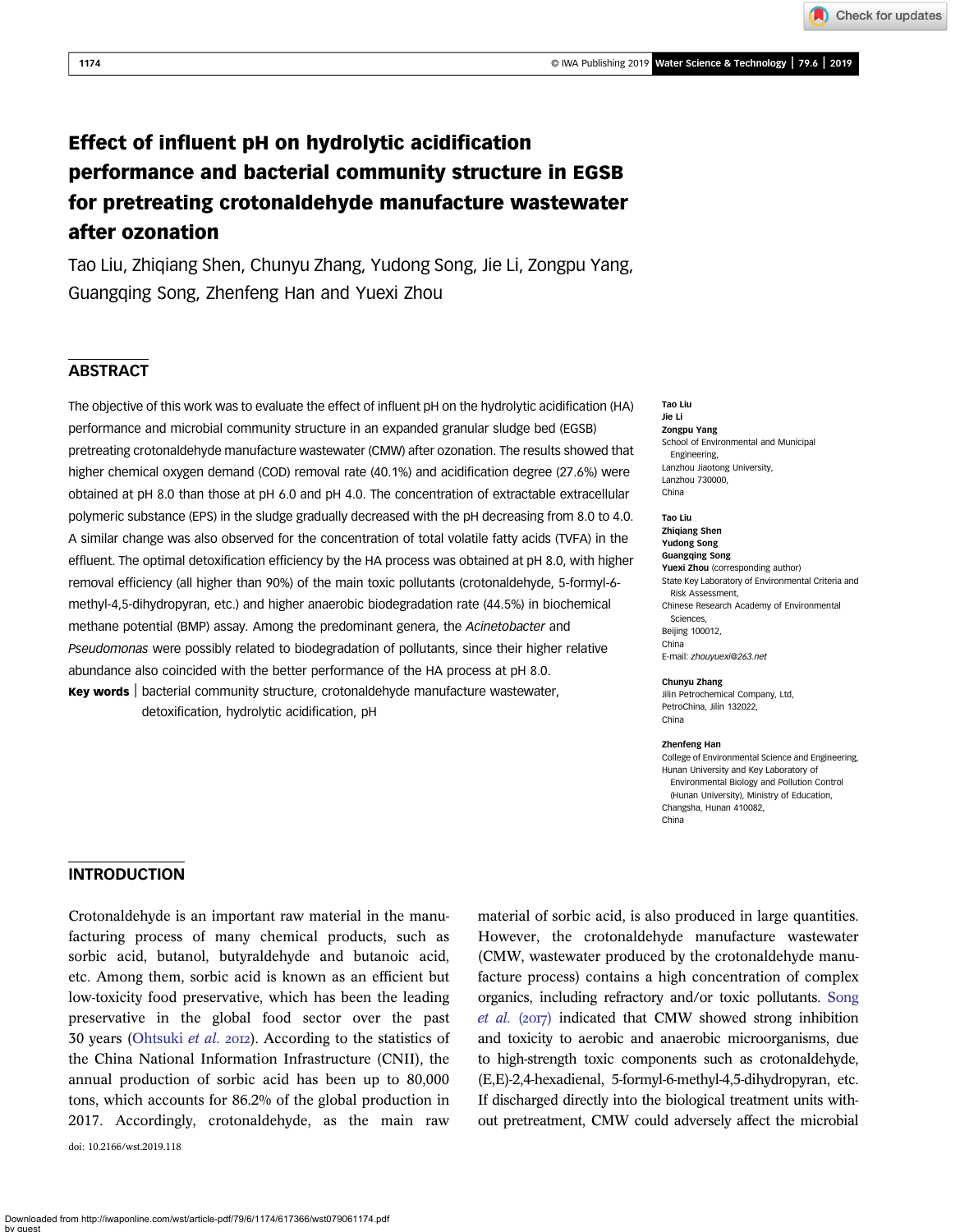activities. Therefore, it is of great necessity to study the pretreatment methods of CMW.

The pretreatment technologies for CMW have been scarcely reported in the literature. In China, incineration was applied to treat this type of wastewater, which was helpful for energy recovery, but also brought secondary pollution problems of waste gas ([Zhao](#page-9-0) et al. 2016). Ozonation has been widely applied to pretreat the high-strength toxic organic wastewater because it can break the refractory organics effectively and causes no secondary pollution [\(Zhu](#page-9-0) *[et al.](#page-9-0)* 2017; [Shah](#page-9-0) *et al.* 2017). According to a previous report by our research group (published in a Chinese journal), the inhibition rate of specific methanogenic activity (SMA) of the CMW decreased from 82.0% to 47.3% after ozonation. It was clearly demonstrated that ozonation could effectively decrease the toxicity of CMW. However, the CMW after ozonation was still very toxic to microorganisms, which could be detrimental to the common biological processing units. Besides, it would cost too much to use ozonation individually to further improve the detoxification efficiency of CMW. Therefore, the hydrolytic acidification (HA) process was employed as the further pretreatment method following ozonation in this study.

The HA process was the first stage of the two-stage anaerobic digestion process, which involved the separate hydrolytic acidification stage and methanogenic stage in order to protect and/or enrich individual microbial communities in each stage to optimize their activities and thus to increase the stability of the anaerobic digestion process [\(Dareioti](#page-7-0) et al.  $2014$ ). It was reported that microorganisms of the HA stage had the ability to break refractory organic pollutants, and resolve the inhibiting and/or toxicity issue of contaminants for the following biological process [\(Gen](#page-8-0)[schow](#page-8-0) [et al.](#page-9-0) 1996; Wu et al. 2016). Therefore, the HA process has been widely used for the pretreatment of waste-water, including pharmaceutical ([Oktem](#page-8-0)  $et$   $al$ . 2006), tannery ([Wang](#page-9-0) [et al.](#page-9-0)  $20I4$ ), printing and dyeing (Wu et al. 2007) and especially petrochemical wastewater (Wu [et al.](#page-9-0)  $2016$ ; [Song](#page-9-0) *et al.*  $2017$ ).

There are many reports about the application of the HA process pretreating toxic substance-containing industrial wastewater; however, most of them focused on the effect of organic loading rate (OLR) ([Wang](#page-9-0) [et al.](#page-9-0) 2014; Song et al.  $2017$ ). [Song](#page-9-0) *et al.* ( $2017$ ) utilized EGSB to pretreat CMW and the optimum detoxification performance occurred at an OLR of 3.89 g COD/L $\cdot$ d. [Wang](#page-9-0) *et al.* (2014) indicated that the average biochemical oxygen demand/chemical oxygen demand (BOD/COD) of the tannery wastewater increased from 0.38 to 0.56 after the HA treatment under optimal

OLRs. In fact, apart from the OLR, influent pH and temperature and so on are also key parameters influencing the operational efficiency of the HA process ([Akao](#page-7-0) et al. 2007). Nevertheless, the effect of pH on the HA process pretreating highly toxic wastewater like CMW has been scarcely reported. It had been proved by various researches that transformation of influent pH not only affected COD removal efficiency, volatile fatty acids (VFA) yield and compositions, but also changed the abundance and diversity of microbial communities [\(Feng](#page-8-0) [et al.](#page-8-0) 2009; Liu et al. 2012). Besides, different dominant bacteria had different abilities to resist and degrade toxic substances, thus pH might affect acidification and detoxification efficiency in the HA process [\(Meng](#page-8-0) et al.  $2015$ ; [Yang](#page-9-0) *et al.*  $2015$ ). Thus, it is of great significance to evaluate the pretreatment effect of CMW at different pHs.

The purpose of this study was to evaluate the effect of influent pH on the acidification and detoxification efficiency of the HA process. In order to evaluate the reactor performance under different influent pHs, the changes of wastewater qualities (i.e. COD, VFA, specific pollutants, etc.), sludge characteristics (i.e. extracellular polymeric substance (EPS)) and reactor operation condition (i.e. oxidation reduction potential (ORP)) were monitored. Besides, characterization of organic compositions was undertaken and the biochemical methane potential (BMP) in the influent and effluent under different pHs was identified. Furthermore, differences of microbial communities in the HA process were characterized by Illumina MiSeq sequencing.

# MATERIALS AND METHODS

#### Characteristics of the wastewater

The wastewater in this study was obtained from crotonaldehyde processing units in northern China, which was pretreated by ozonation due to containing organic matter that was highly concentrated and inhibitory to microorganisms. The characteristics of the CMW after ozonation are listed in [Table 1.](#page-2-0)

### Experimental setup

An expanded granular sludge bed (EGSB) was employed to cultivate anaerobic granular sludge, which was made of Plexiglas with an internal diameter of 35 mm and height of approximately 1,600 mm. The reactor was composed of a reaction zone (1.4 L) and sedimentation zone (0.6 L). The temperature was maintained at  $25 \pm 1$  °C by a thermostatic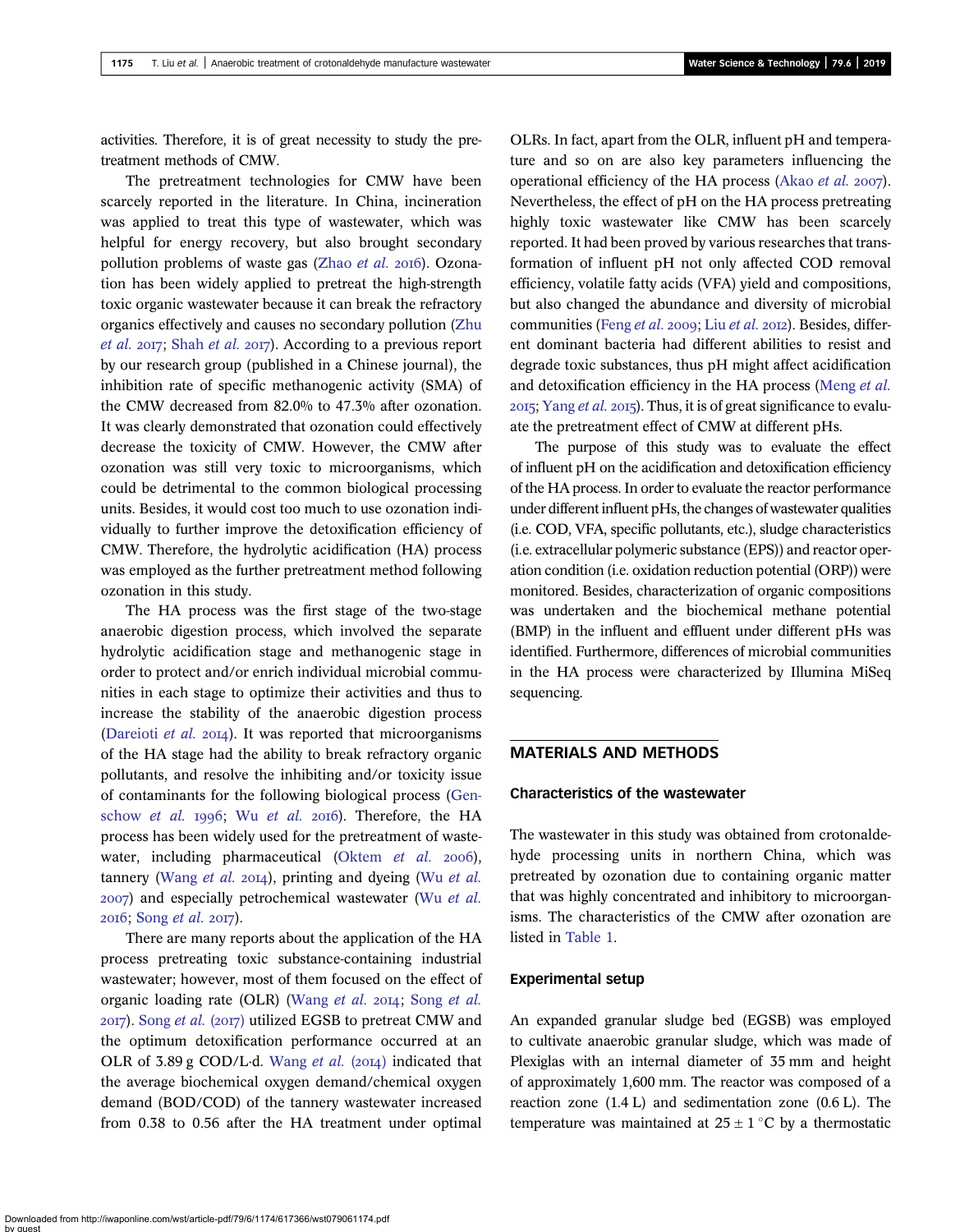<span id="page-2-0"></span>Table 1 | The characteristics of the CMW after ozonation

| Parameter | DН             | COD (mg/L)         | TOC (mg/L)         | TDS (mg/L)       | SS (mg/L)   |
|-----------|----------------|--------------------|--------------------|------------------|-------------|
| Value     | $2.42 \pm 0.3$ | $66,045 \pm 3,212$ | $27,064 \pm 1,023$ | $12.354 \pm 246$ | $95 \pm 13$ |

water bath and the hydraulic retention time (HRT) was 24 h. The up-flow velocity  $(Vup)$  was kept stable at 1.73 m/h by effluent recirculation with a peristaltic pump. The inoculated sludge was taken from the excess sludge of the Integrated Petrochemical wastewater treatment plant and cultivated by CMW with influent COD of 8,000 mg/L. The effect of influent pH on the HA process was investigated once the reactor had stabilized. The influent pH was adjusted using HCl or NaOH solutions at the following pH values: 4.0, 6.0 and 8.0. NH4Cl and KH2PO4 were added in the influent as nitrogen and phosphorus, respectively, the nutrient ratio (COD: N: P) used was 200: 5: 1, and NaHCO<sub>3</sub> was added to set an influent alkalinity of  $1,000$  mg CaCO<sub>3</sub>/L.

#### Analytical methods

The COD, total dissolved solids (TDS), suspended solids (SS) and volatile suspended solids (VSS) were measured according to the standard methods [\(SEPA](#page-9-0) 2002). Total organic carbon (TOC) was determined by a TOC analyzer (Shimadzu TOC-V<sub>CPH</sub>, Japan). Oxidization reduction potential (ORP) and pH were measured by a portable meter (Mettler Toledo FE20, Switzerland).

BMP assay of influent and effluent of different pH were measured in 250 ml culture bottles with distilled water as control [\(Owen](#page-8-0) *et al.* 1979). The biodegradation rate  $(R)$  of influent and effluent from different pH on the anaerobic granular sludge, which came from the methanogenic reactor of a brewery, was calculated by the following Equation (1).

$$
R_i = \frac{S_i - S_0}{T} \times 100\%
$$
 (1)

where  $S_i$  and  $S_0$  represent cumulative methane production of the experiment and control group, respectively, mL. T represent the theoretical maximum methane production.

The change of organic pollutants in the influent and effluent was characterized by gas chromatography with mass spectrometry (GC/MS) (Agilent 7890/5975c, USA) (Song *[et al.](#page-9-0)* 2017). VFA were determined using gas chromatography equipped with a flame ionization detector (Agilent 7890, USA), and the acidification degree (AD) was calculated according to the description of [Song](#page-9-0) et al.  $(2017)$ . A heat extraction method was modified to extract extracellular polymeric substance (EPS) from the sludge sample using a Ringer's solution as buffer salt solution (Kim [et al.](#page-8-0) 1998). The EPS were analyzed for TOC, protein (PN), polysaccharide (PS) and deoxyribonucleic acid (DNA). The PN content was determined using a BCA protein kit (Sangon, China). The PS content was determined with the phenol-sulphuric acid method using glucose as the standard [\(Dubois](#page-8-0) et al. 1956). The DNA content was analyzed by diphenylamine method using calf thymus DNA as the standard [\(Giles & Myers](#page-8-0)  $1965$ ).

#### Microbial population analysis

The microbial communities of the sludge samples under different pH were investigated by Illumina high-throughput sequencing. Bacterial DNA was extracted from sludge samples using the E.Z.N.A.® soil DNA Kit (Omega Biotek, Norcross, GA, USA) according to the manufacturer's protocols. The V3-V4 region of the bacteria 16S ribosomal RNA (rRNA) gene were amplified by polymerase chain reaction (PCR) (95 $\degree$ C for 2 min, followed by 25 cycles at  $95^{\circ}$ C for  $30 \text{ s}$ ,  $55^{\circ}$ C for  $30 \text{ s}$ , and  $72^{\circ}$ C for  $30 \text{ s}$ and a final extension at  $72^{\circ}$ C for 5 min) using primers 515 F  $(5'$ -GTGCCAGCMGCCGCGG-3') and 907 R  $(5'$ -CCGTCAATTCMTTTRAGTTT-3'), where the barcode is an eight-base sequence unique to each sample. PCR reactions were performed in triplicate using 20 μL mixture containing  $4 \mu L$  of  $5 \times$  FastPfu Buffer,  $2 \mu L$  of  $2.5 \text{ mM}$ dNTPs, 0.8 μL of each primer (5 μM), 0.4 μL of FastPfu Polymerase, and 10 ng of template DNA. Amplicons were extracted from 2% agarose gels and purified using the Axy-Prep DNA Gel Extraction Kit (Axygen Biosciences, Union City, CA, USA) according to the manufacturer's instructions and quantified using QuantiFluor™ -ST (Promega, USA). Purified amplicons were pooled in equimolar and pairedend sequenced  $(2 \times 250)$  on an Illumina MiSeq platform according to the standard protocols.

## RESULTS AND DISCUSSION

# Effects of influent pH on COD removal and ORP

In order to evaluate the effect of influent pH on the HA of CMW, influent pH was gradually decreased from 8.0 to 4.0,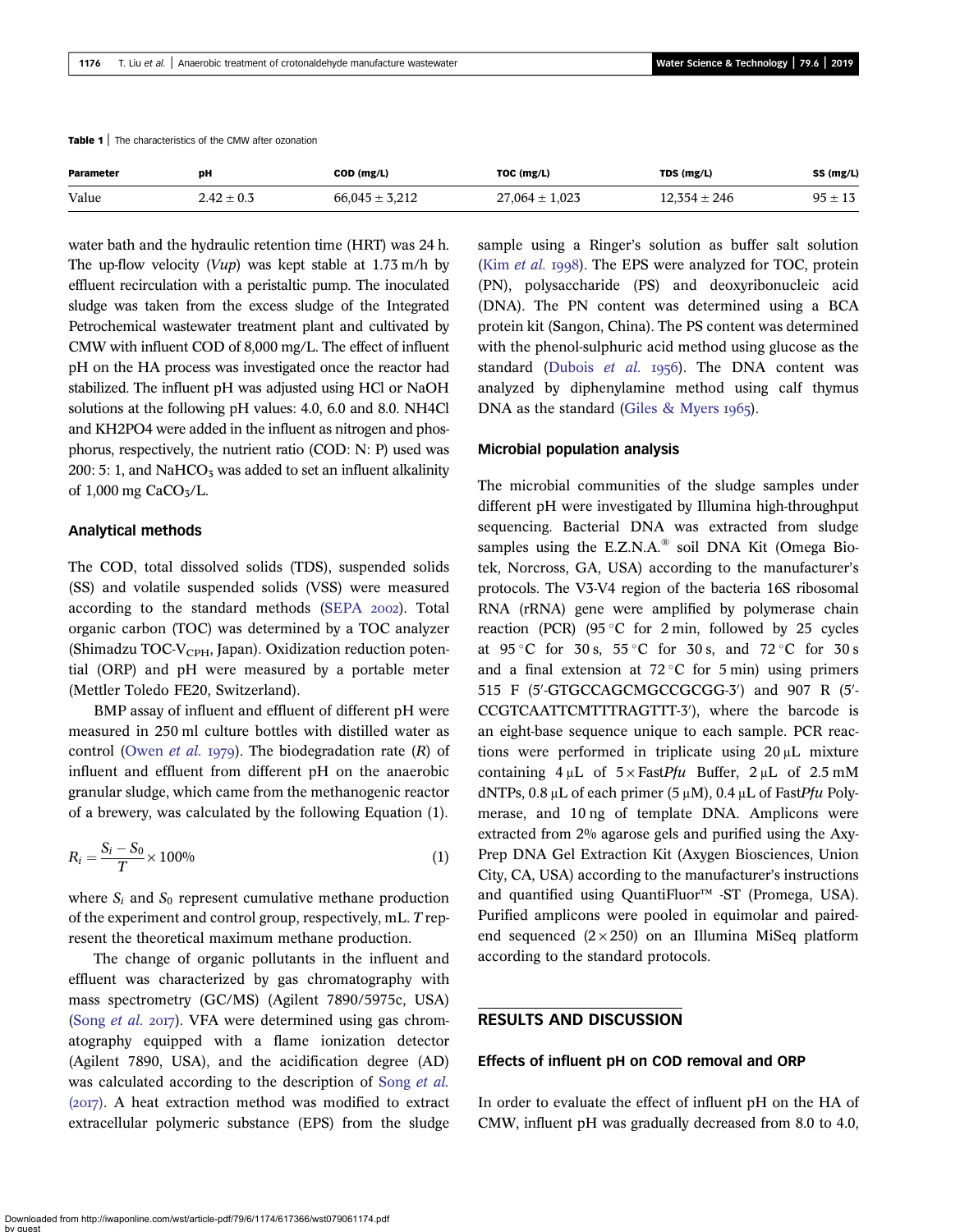<span id="page-3-0"></span>while the influent COD was approximately 8,000 mg/L and hydraulic retention time (HRT) was 24 h. Figure 1(a) shows the changes in COD removal rate under different pH. When influent pH was 8.0, the COD removal rate was relatively stable with an average of 40.1%. However, when further decreasing the pH to 6.0 and 4.0, the COD of the effluent was unstable and the average COD removal rate was 30.3% and 30.8%, respectively. The optimum pH for COD removal was at pH 8.0 in this study, under which the VSS was 9.3 mg/L, which was higher than at pH 6.0  $(7.1 \text{ mg/L})$  and pH 4.0  $(6.3 \text{ mg/L})$ . It revealed that microbial activity was superior to other conditions, so that more organics were used for anabolism and VFA production [\(Trisakti](#page-9-0) et al.  $2015$ ). Besides, there might exist the production of  $CH_4$  and  $CO_2$ , which could contribute to the removal of COD (Lu  $et$  al. 2015).

Figure 1(b) shows the changes of ORP under different influent pHs. ORP increased gradually from  $-262$  mV to 83 mV with influent pH decreasing from 8.0 to 4.0, possibly due to the inhibition of microorganisms, and affecting the metabolism of microorganisms. A similar result was found previously by Zhu *[et al.](#page-9-0)* ( $20\text{H}$ ), who reported that the ORP increased from  $-420$  mV to  $-380$  mV with the pH decreasing from 5 to 4.6. Blanc & Molof  $(i973)$  indicated that an increasing ORP correlated to inhibited or decreasing levels of digester performance. Therefore, the ideal pH and ORP levels herein created a more advantageous circumstance for microorganisms. This provides some evidence that an alkaline condition created a more enabling environment for microorganisms and contributed to a higher COD removal rate.

#### Effect of influent pH on VFA yields and compositions

The pH plays an important role in the VFA yields and compositions in the HA process (Liu *[et al.](#page-8-0)* 2012). Figure 2(a) shows the change of total volatile fatty acids (TVFA) under different influent pHs. The concentration of TVFA in effluent decreased from 1,420.65 mg/L to 661.38 mg/L with the influent pH decreasing from 8.0 to 4.0. The average AD of the influent and effluent was 4.4%, 27.6% at pH 8.0, respectively, indicating that the AD of CMW could be improved obviously by the HA process. However, the AD of the effluent gradually dropped to 19.0% and 11.0% with influent pH dropping to 6.0 and 4.0, respectively. It should be concluded that more VFA was produced at pH 8.0. Similarly, Liu [et al.](#page-8-0) (2012) reported that TVFA yield gradually increased with pH increasing from 3.0 to 9.0, while it



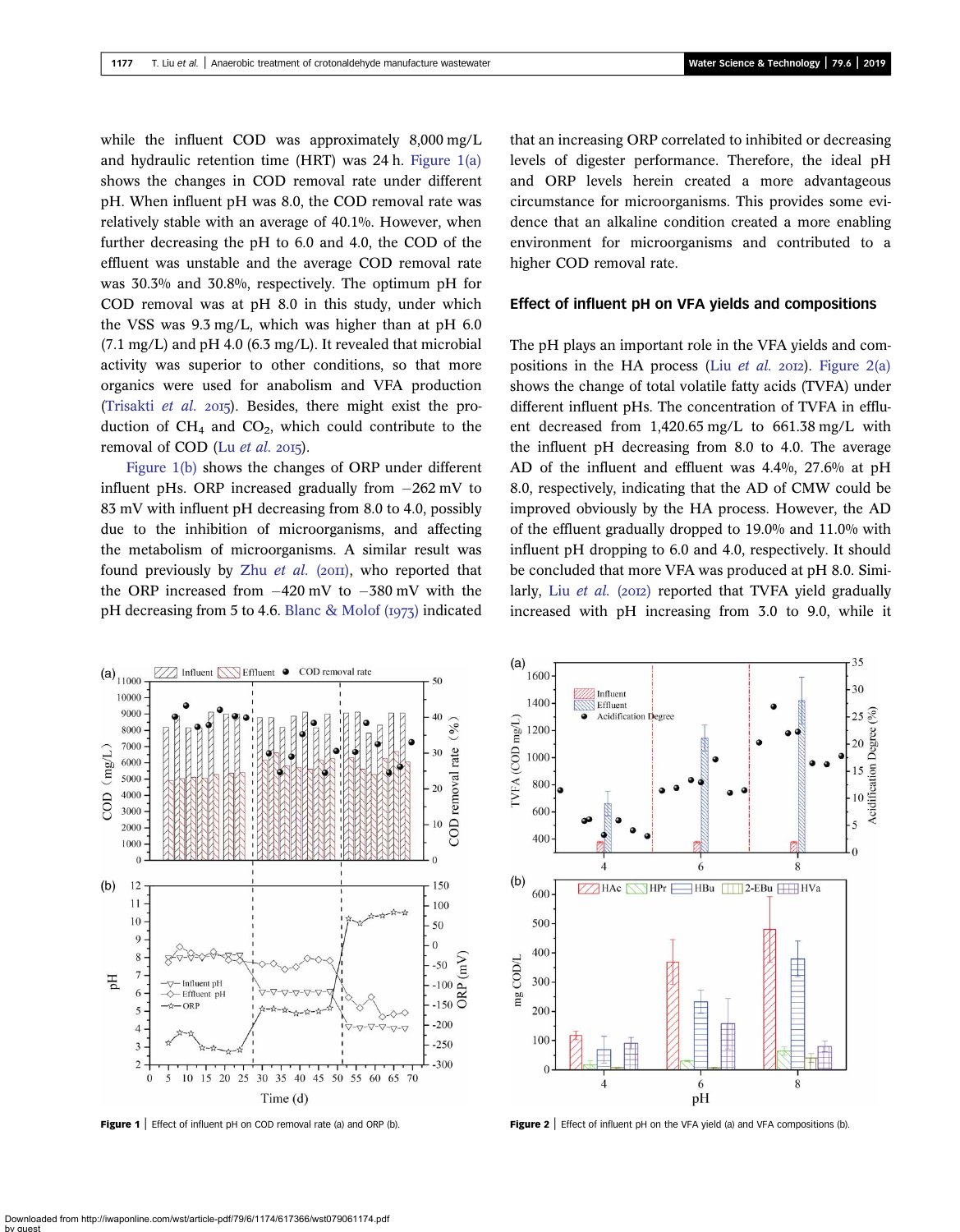gradually decreased with the pH further increasing. This might be because microorganism activity was inhibited at too high or too low pH. [Chen](#page-7-0) et al.  $(2007)$  also reported the VFA concentration under alkaline conditions was significantly higher than that under acidic and neutral conditions.

It has been reported that pH affected not only the yields of TVFA, but also the percentage of the single VFA ([Feng](#page-8-0) *[et al.](#page-8-0)* 2009). In this study, as seen in [Figure 2\(b\)](#page-3-0), five VFA, including acetic (HAc), propionic (HPr), n-butyric (HBu), 2-ethyl butyric (2-EBu) and n-valeric (HVa), were observed in three conditions. At pH 8.0, the main VFA were HAc  $(42.6\%)$  and HBu  $(36.3\%)$ , and there was little HPr  $(6.1\%)$ , 2-EBu (3.8%) and HVa (7.6%). Moreover, the percentage of HAc and HBu in TVFA gradually reduced to 25.27% and 24.3% with pH decreasing from 8.0 to 4.0. However, the concentration of HVa rose firstly and then fell, but its percentage in TVFA gradually rose from 7.8% at pH 8.0 to 32.06% at pH 4.0. Similarly, Liu [et al.](#page-8-0)  $(2012)$  reported that the HAc and HBu percentage under alkaline conditions was higher than that under low pH conditions, but the HVa percentage decreased from 23.02% to 10.29% with pH increasing from 5.0 to 10.0. However, [Yu & Fung](#page-9-0)  $(2007)$  found that the percentage of HAc and HBu gradually increased with the pH increasing, but found no significant change for the percentage of HVa. The difference in VFA composition under different pH between the aforementioned reports and this study was possibly ascribed to the different substrates, which were gelatin-rich wastewater in their reports and CMW in this study, respectively.

# Characterization of organic compositions and BMP in influent and effluent

The influent and effluent of the HA process under different pH were analyzed by GC/MS. The influent consisted of a fairly complex composition, mainly including crotonaldehyde, 3-hydroxybutyraldehyde, 2,4-dimethyl-1,3-dioxane, 5 formyl-6-methyl-4,5-dihydropyran, 2-amino-1,3,4-thiadiazole and 4-isopropoxybutan-2-on. The removal rate for the organic matter identified by GC/MS at different pH is listed in Table 2. The crotonaldehyde removal rate had no obvious change at pH 8.0 and pH 6.0, but it decreased from 96% at pH 6.0 to 77% at pH 4.0. The removal rate of other main organics, such as 2,4-dimethyl-1,3-dioxane, 5-formyl-6-methyl-4,5-dihydropyran and 2-amino-1,3,4 thiadiazole, gradually decreased with decreasing pH from 8.0 to 4.0, which might result from the destruction of microbes at pH 4.0.

**Table 2** Removal rate for the compounds identified by GC/MS under different influent pHs

|               |                                        | Removal rate <sup>a</sup> (%) |                  |        |
|---------------|----------------------------------------|-------------------------------|------------------|--------|
| <b>Number</b> | Compound                               | pH 4.0                        | pH 6.0           | pH 8.0 |
| 1             | Crotonaldehyde                         | 77                            | 96               | 98     |
| 2             | 3-hydroxybutyraldehyde                 | 90                            | >99 <sup>b</sup> | >99    |
| 3             | 2,4-dimethyl-1,3-dioxane               | 69                            | 86               | 90     |
| 4             | Pentane-1,4-diol                       | >99                           | >99              | >99    |
| 5             | $(E,E)$ -2,4-hexadienal                | >99                           | >99              | >99    |
| 6             | Isopropyl acetate                      | >99                           | >99              | >99    |
| 7             | 5-ethyl-3-methyloxolan-2-one           | >99                           | >99              | >99    |
| 8             | 5-formyl-6-methyl-4,5-<br>dihydropyran | 64                            | 87               | >99    |
| 9             | 2-methyl-benzaldehyde                  | >99                           | >99              | >99    |
| 10            | 6-methyl-2-heptanol                    | >99                           | >99              | >99    |
| 11            | Ethyl sorbate                          | >99                           | >99              | >99    |
| 12            | 2-amino-1,3,4-thiadiazole              | 26                            | 36               | 96     |
| 13            | Methyl (R)-3-hydroxybutyrate           | >99                           | >99              | >99    |
| 14            | 2,4-dimethyl-3-pentanone               | 80                            | >99              | >99    |
| 15            | 4-isopropoxybutan-2-on                 | 77                            | >99              | >99    |

a With respect to peak area.

<sup>b</sup>The organic matter was not detected in the effluent.

The BMP is a measurement of substrate biodegradability determined by monitoring cumulative methane production from a sample that is anaerobically incubated in a chemically defined medium [\(Owen](#page-8-0) et al. 1979). In this study, the BMP was applied to evaluate the detoxification efficiency of the HA process. [Figure 3](#page-5-0) shows the BMP of the influent and effluent under different pH. Methane production rate within 24 h at pH 8.0 was higher than in other conditions, which might be because more VFA were produced from the HA process and utilized by methanogens. In addition, the cumulative methane production of different groups was in the order of pH  $8.0 > pH 6.0 > pH 4.0 > influ$ ent, and the biodegradation rate was 44.46%, 39.83%, 32.72%, 13.15%, respectively. The result of the BMP assay demonstrated that the HA process had a higher detoxification efficiency at pH 8.0, which created an enabling environment for microorganisms and was beneficial to degradation and transformation of toxicants in CMW.

#### Variations of EPS contents under different influent pHs

The effect of influent pH on EPS is shown in [Figure 4](#page-5-0). Extractable EPS (shown as TOC) gradually reduced from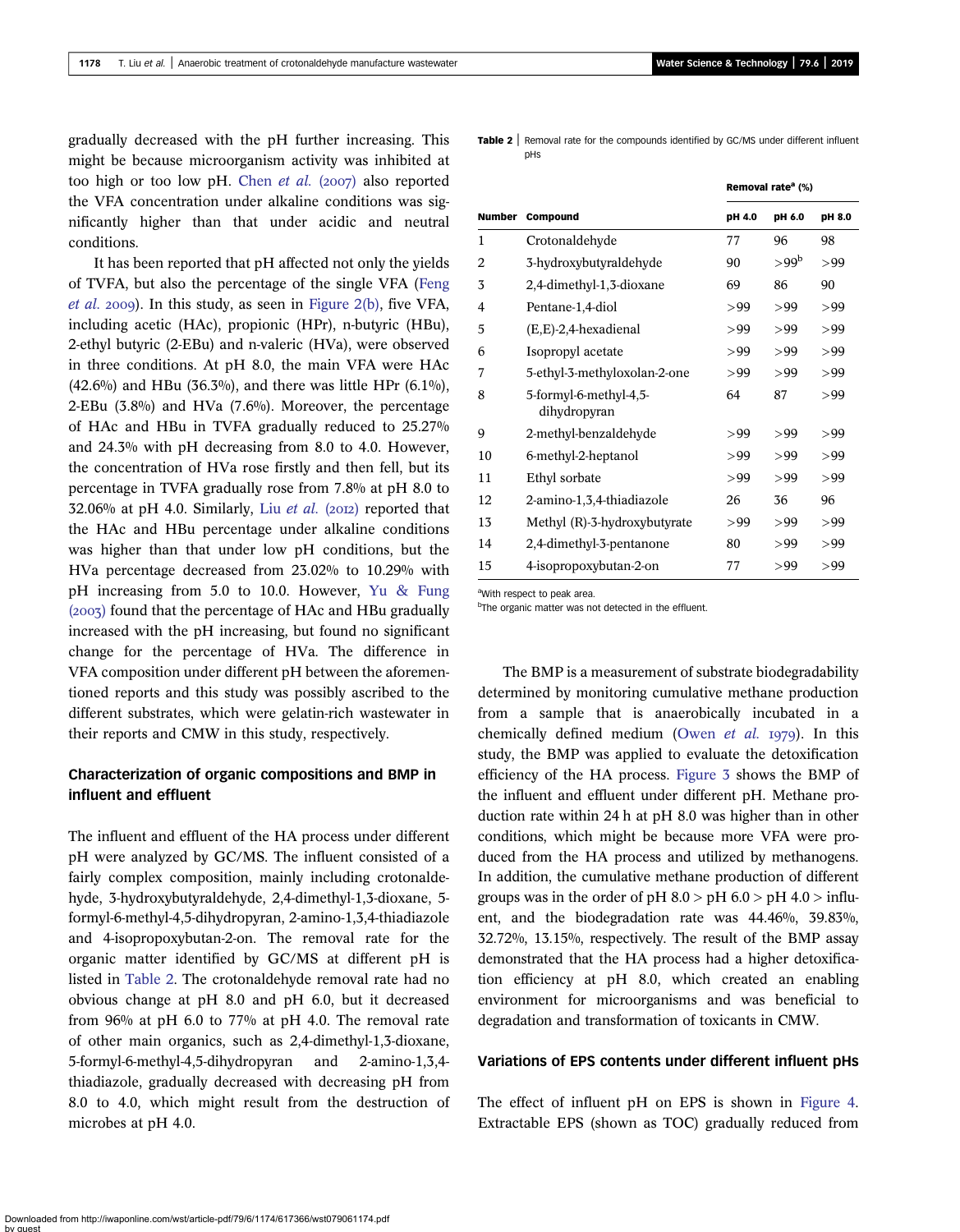<span id="page-5-0"></span>

Figure 3 | The BMP of influent and effluent under different influent pHs.

122.3 to 77.6 mg/(g·VSS) with influent pH decreasing from 8.0 to 4.0. However, the content of PN, PS and DNA in EPS were similar under pH 8.0 and pH 6.0, which were both lower than that under pH 4.0. The EPS in the activated sludge come from the natural secretions of bacteria, cell surface material shedding, cell autolysis and hydrolysis products from wastewater [\(Wilen](#page-9-0)  $et$   $al.$  2003). It has been reported that EPS play a significant role in protecting cells against environmental changes in pH, water quality, salt content, hydraulic pressure and toxic compounds ([Guibaud](#page-8-0) *[et al.](#page-8-0)* 2005; [Henriques & Love](#page-8-0) 2007). In this study, the content of EPS was also positively correlated with that of TVFA, which was similar to that reported by Li [et al.](#page-8-0)  $(2018)$ . Besides, some studies have demonstrated that a hostile environment might affect the bacterial metabolic



Figure 4 | Variations of EPS in the activated sludge under different influent pHs.

activity and then reduce the EPS production [\(Hsieh](#page-8-0) et al. ). It deserves to be noticed that the content of PN was higher in EPS production, revealing that PN played a more significant role in protecting cells from the harsh external environment. The observation was also well reported by another report ([Sheng](#page-9-0) *et al.* 2005), in which PN was the major component in EPS protecting cells against the harmful effects by limiting diffusion and/or by chemical binding. According to [Ramirez-Nuñez & Romeromedrano](#page-8-0)  $(20II)$ , cell autolysis occurred at an acidic pH  $(5.4)$ . Therefore, the higher content of DNA in EPS at pH 4.0 might be due to more serious cell autolysis, which caused the release of DNA under a hostile environment.

#### Microbial community analysis

Illumina MiSeq sequencing was used to reveal the differences in microbial community structure among sludge samples of different pH. The effective reads at pH 4.0, 6.0 and 8.0 were 45,402, 50,850 and 45,309, respectively. The parameters related to the abundance and diversity of microbial communities are shown in Table 3. The coverage of sludge samples were all above 0.99, which could well reflect the real profile of microorganisms ([Song](#page-9-0) *et al.* 2017). The OTUs in the sample of pH 8.0, pH 6.0 and pH 4.0 were 323, 339 and 295 respectively. The Shannon indexes at pH 8.0, pH 6.0 and pH 4.0 were 3.20, 3.32 and 3.36, respectively. The phylum classifications of sequences from three sludge samples are shown in [Figure 5\(a\).](#page-6-0) It was shown that Bacteroidetes, Firmicutes, Proteobacteria and Thermotogae were the dominant phylums in three sludge samples, accounting for more than 69.24% of total bacteria. Bacteroidetes existed widely in the anaerobic digester reactor, which was able to degrade a variety of complex organic macromolecules, including proteins and carbo-hydrates, in the fermentation system ([Krakat](#page-8-0) et al.  $20\text{II}$ ). The proportion of Bacteroidetes reached the maximum (44.72%) at pH 6.0, and was only 13.04% at pH 4.0. Similarly, [Zheng](#page-9-0) et al.  $(2013)$  indicated that the optimum pH of Bacteroidetes was 6.5–8.5. The phylum Firmicutes and Proteobacteria had all been found previously in

Table 3 | Different indices of community diversity for different samples

| Sample | Reads  | <b>OTUS</b> | Chao 1 | <b>Shannon</b> | Coverage |
|--------|--------|-------------|--------|----------------|----------|
| pH 4.0 | 45,402 | 295         | 334.81 | 3.36           | 0.9989   |
| pH 6.0 | 50,850 | 339         | 342.90 | 3.32           | 0.9997   |
| pH 8.0 | 45,319 | 323         | 349.45 | 3.20           | 0.9990   |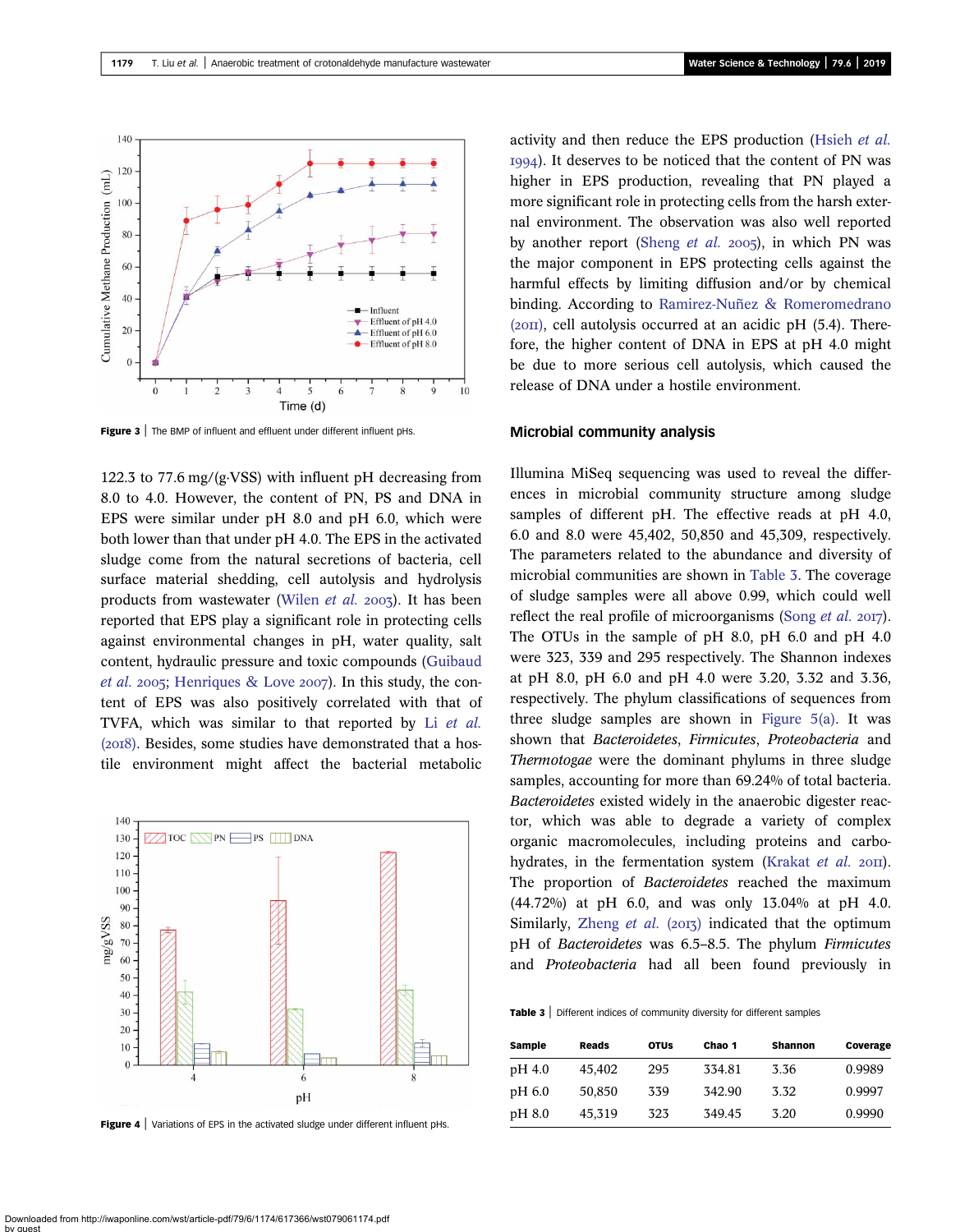<span id="page-6-0"></span>

Figure 5 | The relative abundance of major bacterial sequences (>1% in any sample) from three samples at the (a) phylum level and (b) genus level.

highly efficient anaerobic digestion reactors, and were also reported to be dominant phyla in the actual petrochemical wastewater treatment systems ([Hasan](#page-8-0) et al. 2006; [Zheng](#page-9-0) [et al.](#page-9-0) 2013; [Yang](#page-9-0) et al. 2015). In this study, the proportion of Firmicutes reached the maximum (48.16%) at pH 4.0 and was much higher than that under other conditions. [Hasan](#page-8-0) et al. (2006) revealed that Firmicutes could produce extracellular enzymes to survive in the toxic environment, which is important for hydrolysis and utilization of the refractory pollutants in petrochemical wastewater. The proportion of Proteobacteria reached the maximum (30.96%) at pH 8.0, and decreased to 9.58% and 11.09% at pH 6.0 and 4.0, respectively. Feng [et al.](#page-8-0)  $(2009)$  reported that Proteobacteria formed a dominant community structure when a mixture of waste sludge and carbohydrate was fermented at pH 8.0. Thermotogae are a kind of heterotrophic anaerobes bacteria, which would use carbohydrates ([Nesbø](#page-8-0) [et al.](#page-8-0) 2006). The proportion of Thermotogae reached the maximum (14.81%) at pH 4.0, and was 8.00% and 5.55% at pH 8.0 and 6.0, respectively. [Meng](#page-8-0) et al.  $(2015)$  indicated that Thermotogae had the ability to survive in an amoxicillin manufacture wastewater treatment system. Therefore, the different adaptive ability of *Firmicutes* and Proteobacteria in a complex environment affected their abundance at different pH. Besides, Actinobacteria, Chloroflexi, and Synergistetes were also important phyla in the HA process of petrochemical wastewater, and their relative abundance at pH 4.0 was less than at pH 6.0 and 8.0. Phylum Actinobacteria, a kind of strict anaerobes, are known for their ability to tackle aromatic compounds ([Krakat](#page-8-0) et al. ), and it might be related to degradation of aromatic compounds in CMW. Phylum Chloroflexi had the ability to degrade carbohydrates, starch, amino acids, and even the recalcitrant microcrystalline cellulose to acetate and other short-chain fatty acids. [\(Yamada](#page-9-0) et al. 2005). In addition, [Maspolim](#page-8-0) *et al.* (2015) indicated that the optimum pH of Chloroflexi was 6.0–7.2. Phylum Synergistetes were previously reported in various anaerobic environments, and could oxidize saturated fatty acids with 4–10 carbon atoms (e.g. iso-butyrate) to acetate [\(Rivière](#page-8-0) et al.  $2009$ ).

Standing on the genus level allows us to further infer the functions of the community. As shown in Figure 5(b), the dominant bacteria communities were Bacteroides, Acinetobacter, Mesotoga, Acetobacterium and Acetoanaerobium in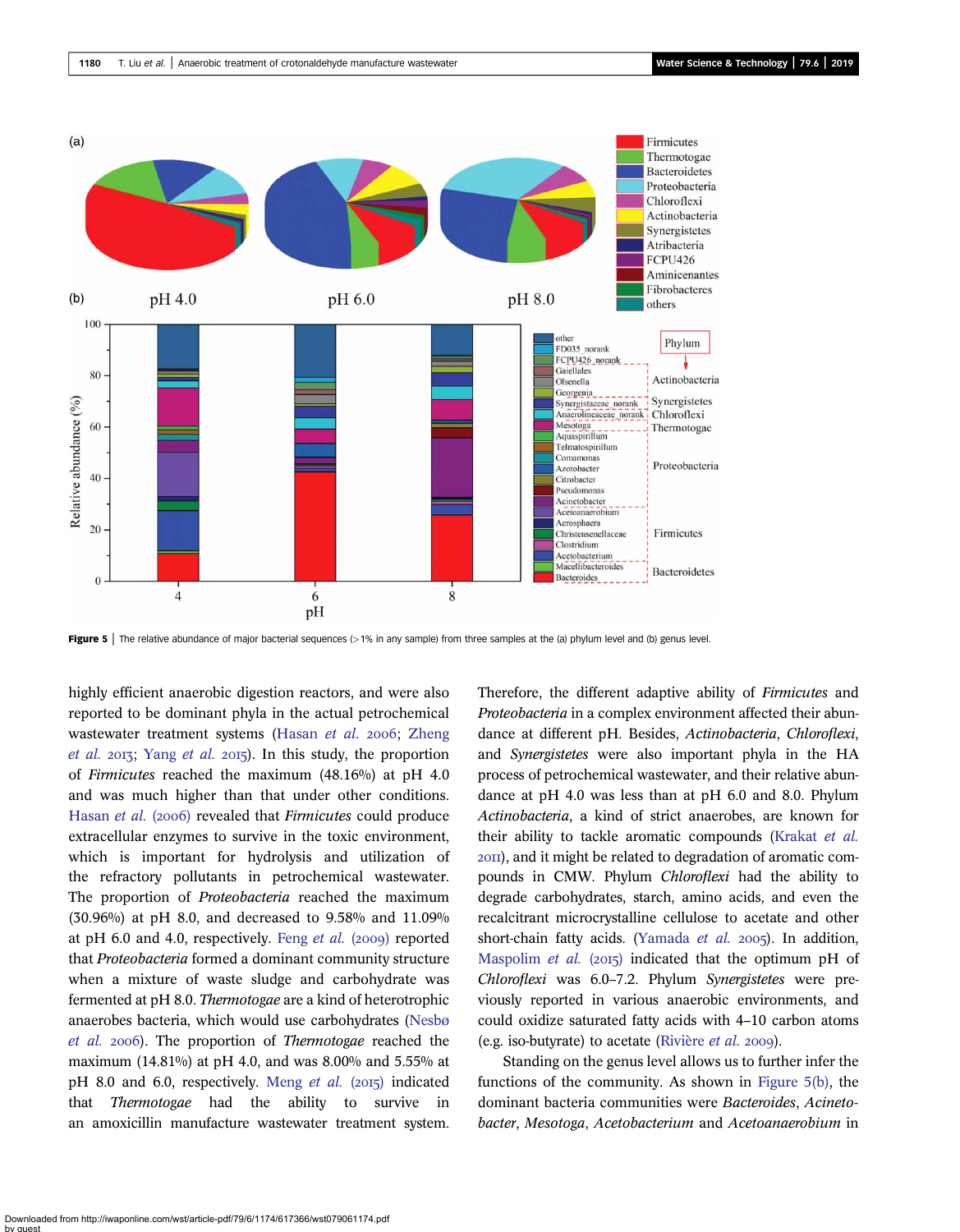<span id="page-7-0"></span>three samples. In recently research, it was reported that Bacteroides were hydrolysis/fermentative bacterium, and most of them produced acetic acid, propionate acid as the major end-products [\(Grabowski](#page-8-0) et al. 2005; [Hatamoto](#page-8-0) [et al.](#page-8-0)  $20I4$ ). The proportion of Bacteroides was  $26.0\%$  at pH 8.0 and 43.0% at pH 6.0, but decreased to 11.0% at pH 4.0. [Maspolim](#page-8-0) *et al.* (2015) indicated that optimum pH range of Bacteroides was 7.0–8.5. Ma [et al.](#page-8-0)  $(2015)$  reported that Acinetobacter was capable of degrading lipid-containing wastewater. Moreover, various studies have reported that Acinetobacter has the potential ability to degrade toxic substances, such as 3, 5, 6-trichloro-2-phyidinol, azo dyes, etc. [\(Zhang](#page-9-0) [et al.](#page-9-0)  $2018$ ; Zhu et al.  $2018$ ). In this study, the proportion of Acinetobacter at pH 8.0 was 23.1% and was well above other conditions. There were more substances utilized by the microorganism with the degradation of toxicants, which possibly explained the better detoxification at pH 8.0. The most dominant genera at pH 4.0 were Bacteroides (10.8%), Mesotoga (15.00%), Acetobacterium (16.00%) and Acetoanaerobium (17.00%). Mesotoga, belonging to Thermotogae, played a crucial ecological role in ecosystems polluted by aromatic compounds under anaerobiosis, including polychlorinated biphenyl, chlorophenols, polycyc-lic aromatic hydrocarbons, etc. [\(Hania](#page-8-0) et al. 2011). Both Acetobacterium and Acetoanaerobium, belonging to Firmicutes phylum, had the ability of acetate production from  $H<sub>2</sub>$  and  $CO<sub>2</sub>$  (Liu *[et al.](#page-8-0)* 2015; [Omar](#page-8-0) *et al.* 2018). [Savant](#page-8-0) [et al.](#page-8-0) (2006) also reported that Acetobacterium was capable of dechlorinating C1 and C2 compounds, such as dichloromethane, trichloroethane and trichloroethene, etc. The stronger ability to survive in adverse environment made higher abundance of *Mesotoga, Acetobacterium* and *Acetoa*naerobium at pH 4.0. Moreover, Anaerolineaceae norank, Olsenella, Azotobacter and Pseudomonas were also important genera in EGSB reactor, where their proportion at pH 8.0 was more than at other conditions. Anaerolineaceae norank (belonging to Anaerolineaceae family and Chloroflexi phylum) have the ability to utilize carbohydrates and proteinaceous carbon sources under anaerobic conditions ([Yamada](#page-9-0) et al. 2005). Most of Azotobacter, belonging to Proteobacteria phylum, was adversely affected with the pH decreasing, and neutral pH has no inhibitory effect on their growth, and 80.8% of the isolates were tolerant to pH 10.0 (Aleem et al. 2003). It is worth mentioning that Pseudomonas, belonging to Proteobacteria, survived at pH 8.0 and had the ability to degrade refractory cyanide and aromatic compounds (Liu [et al.](#page-8-0)  $2015$ ; Dong et al. ), which is beneficial to the degradation of aromatic compounds in CMW.

### **CONCLUSION**

The influent pH could obviously influence the performance of the HA process pretreating CMW. The average AD of the effluent decreased from 27.6% to 11.0% with the influent pH decreasing from 8.0 to 4.0, and the concentration of extractable EPS in sludge also decreased with the decrease of influent pH. The removal rate of toxic pollutants and the result of the BMP assay under different pHs showed that better detoxification efficiency was obtained at pH 8.0. Among the dominant genera, the Acinetobacter and Pseudomonas were possibly related to biodegradation of toxicants, and the higher relative abundance of them also coincided with the higher performance of HA process at pH 8.0.

## ACKNOWLEDGEMENTS

The work is financially supported by the National Water Pollution Control and Treatment Science and Technology Major Project of China (No. 2017ZX07402-002) and the National Natural Science Foundation of China (No. 51508538).

#### **REFERENCES**

- Akao, S., Tsuno, H., Horie, T. & Mori, S. 2007 [Effects of pH and](http://dx.doi.org/10.1016/j.watres.2007.02.032) [temperature on products and bacterial community in](http://dx.doi.org/10.1016/j.watres.2007.02.032) [L-lactate batch fermentation of garbage under unsterile](http://dx.doi.org/10.1016/j.watres.2007.02.032) [condition](http://dx.doi.org/10.1016/j.watres.2007.02.032). Water Res. 41 (12), 2636–2642.
- Aleem, A., Isar, J. & Malik, A. 2003 [Impact of long-term](http://dx.doi.org/10.1016/S0960-8524(02)00134-7) [application of industrial wastewater on the emergence of](http://dx.doi.org/10.1016/S0960-8524(02)00134-7) resistance traits in [Azotobacter chlorococcum](http://dx.doi.org/10.1016/S0960-8524(02)00134-7) isolated from [rhizospheric soil](http://dx.doi.org/10.1016/S0960-8524(02)00134-7). Bioresour. Technol. 86 (2003), 7–13.
- Blanc, F. C. & Molof, A. H. 1973 Electrode potential monitoring and electrolytic control in anaerobic digestion. Water Poll. Control Fed. 45 (4), 655–667.
- Chen, Y., Jiang, S., Yuan, H., Zhou, Q. & Gu, G. 2007 [Hydrolysis](http://dx.doi.org/10.1016/j.watres.2006.07.030) [and acidification of waste activated sludge at different pHs](http://dx.doi.org/10.1016/j.watres.2006.07.030). Water Res. 41 (3), 683–689.
- Dareioti, M. A., Vavouraki, A. I. & Kornaros, M. 2014 [Effect of pH](http://dx.doi.org/10.1016/j.biortech.2014.03.149) [on the anaerobic acidogenesis of agroindustrial wastewaters](http://dx.doi.org/10.1016/j.biortech.2014.03.149) [for maximization of bio-hydrogen production: a lab-scale](http://dx.doi.org/10.1016/j.biortech.2014.03.149) [evaluation using batch tests.](http://dx.doi.org/10.1016/j.biortech.2014.03.149) Bioresour. Technol. 162 (162), 218–227.
- Dong, H. H., Dong, H., Zhang, Z., Sun, S., Wang, W., Ke, M., Song, Z., Zhang, Z., Wang, J. & Wu, W. 2016 [Microbial](http://dx.doi.org/10.1039/C6RA22469E) [community dynamics in an anaerobic biofilm reactor treating](http://dx.doi.org/10.1039/C6RA22469E) [heavy oil refinery wastewater.](http://dx.doi.org/10.1039/C6RA22469E) RSC Adv. 6 (109), 107442–107451.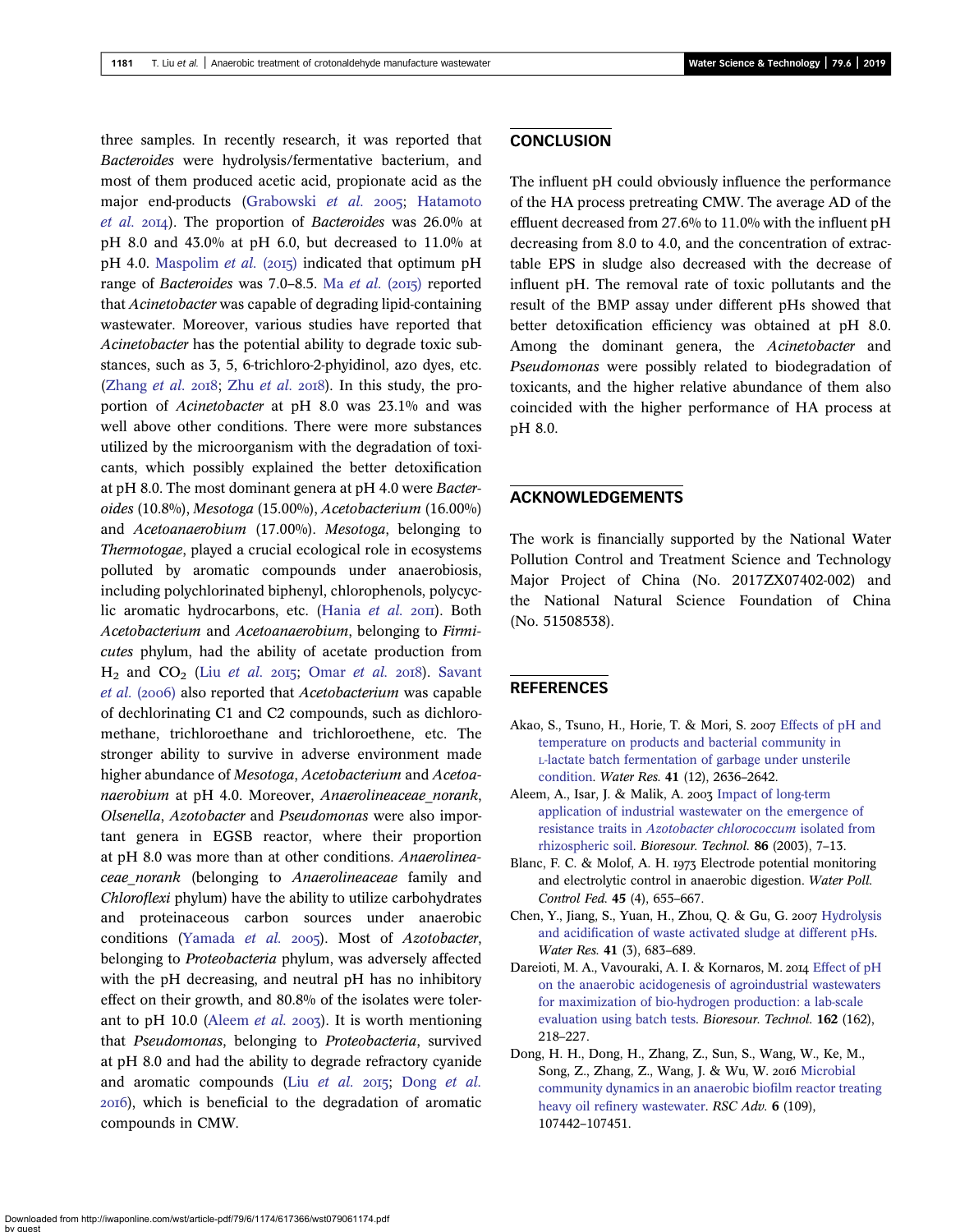<span id="page-8-0"></span>Dubois, M., Gilles, K. A., Hamilton, J. K., Rebers, P. A. & Smith, F. 1956 [Colorimetric method for determination of sugars and](http://dx.doi.org/10.1021/ac60111a017) [related substances.](http://dx.doi.org/10.1021/ac60111a017) Anal. Chem. 28 (3), 350–356.

Feng, L., Chen, Y. & Zheng, X.  $2009$  [Enhancement of waste](http://dx.doi.org/10.1021/es8037142) [activated sludge protein conversion and volatile fatty acids](http://dx.doi.org/10.1021/es8037142) [accumulation during waste activated sludge anaerobic](http://dx.doi.org/10.1021/es8037142) [fermentation by carbohydrate substrate addition: the effect of](http://dx.doi.org/10.1021/es8037142) [pH](http://dx.doi.org/10.1021/es8037142). Environ. Sci. Technol. 43 (12), 4373–4380.

Genschow, E., Hegemann, W. & Maschke, C. [Biological sulfate removal from tannery wastewater in](http://dx.doi.org/10.1016/0043-1354(96)00332-6) [a two-stage anaerobic treatment.](http://dx.doi.org/10.1016/0043-1354(96)00332-6) Water Res. 30 (9), 2072–2078.

Giles, K. W. & Myers, A. 1965 [An improved diphenylamine](http://dx.doi.org/10.1038/206093a0) [method for the estimation of deoxyribonucleic acid](http://dx.doi.org/10.1038/206093a0). Nature 206 (4979), 93–93.

Grabowski, A., Tindall, B. J., Bardin, V., Bardin, V., Blanchet, D. & Jeanthon, C. 2005 [Petrimonas sulfuriphila](http://dx.doi.org/10.1099/ijs.0.63426-0) gen. nov. sp. [nov. a mesophilic fermentative bacterium isolated from a](http://dx.doi.org/10.1099/ijs.0.63426-0) [biodegraded oil reservoir.](http://dx.doi.org/10.1099/ijs.0.63426-0) Syst. Evol. Microbiol. 55, 1113–1121.

Guibaud, G., Comte, S., Bordas, F., Dupuy, S. & Baudu, M. [Comparison of the complexation potential of extracellular](http://dx.doi.org/10.1016/j.chemosphere.2004.10.028) [polymeric substances \(EPS\), extracted from activated sludges](http://dx.doi.org/10.1016/j.chemosphere.2004.10.028) [and produced by pure bacteria strains, for cadmium, lead and](http://dx.doi.org/10.1016/j.chemosphere.2004.10.028) [nickel](http://dx.doi.org/10.1016/j.chemosphere.2004.10.028). Chemosphere 59 (5), 629–638.

Hania, W. B., Ghodbane, R., Postec, A., Brocheir-Armanet, C., Hamdi, M., Fardeau, M. & Ollivier, B. 2011 [Cultivation of](http://dx.doi.org/10.1016/j.syapm.2011.04.001) [the first mesophilic representative \(](http://dx.doi.org/10.1016/j.syapm.2011.04.001)'mesotoga') within [the order Thermotogales.](http://dx.doi.org/10.1016/j.syapm.2011.04.001) Syst. Appl. Microbiol. 34 (8), 581–585.

Hasan, F., Shah, A. A. & Hameed, A. 2006 [Industrial applications](http://dx.doi.org/10.1016/j.enzmictec.2005.10.016) [of microbial lipases.](http://dx.doi.org/10.1016/j.enzmictec.2005.10.016) Enzyme Microb. Technol. 39 (2), 235–251.

Hatamoto, M., Kaneshige, M., Nakamura, A. & Yamaguchi, T. Bacteroides luti [sp. nov. an anaerobic, cellulolytic and](http://dx.doi.org/10.1099/ijs.0.056630-0) [xylanolytic bacterium isolated from methanogenic sludge](http://dx.doi.org/10.1099/ijs.0.056630-0). Syst. Evol. Microbiol. 64 (5), 1770–1774.

Henriques, I. D. & Love, N. G. 2007 [The role of extracellular](http://dx.doi.org/10.1016/j.watres.2007.05.001) [polymeric substances in the toxicity response of activated](http://dx.doi.org/10.1016/j.watres.2007.05.001) [sludge bacteria to chemical toxins.](http://dx.doi.org/10.1016/j.watres.2007.05.001) Water Res. 41 (18), 4177–4185.

Hsieh, K. M., Murgel, G. A., Lion, L. W. & Shuler, M. L. [Interactions of microbial biofilms with toxic trace metals: 2.](http://dx.doi.org/10.1002/bit.260440212) [Prediction and verification of an integrated computer model](http://dx.doi.org/10.1002/bit.260440212) [of lead \(II\) distribution in the presence of microbial activity.](http://dx.doi.org/10.1002/bit.260440212) Biotechnol Bioeng. 44 (2), 232–239.

Kim, J. S., Lee, C. H. & Chun, H. D. 1998 [Comparison of](http://dx.doi.org/10.1016/S0043-1354(98)00104-3) [ultrafiltration characteristics between activated sludge and](http://dx.doi.org/10.1016/S0043-1354(98)00104-3) [BAC sludge.](http://dx.doi.org/10.1016/S0043-1354(98)00104-3) Water Res. 32 (11), 3443–3451.

Krakat, N., Schmidt, S. & Scherer, P. 2011 [Potential impact of](http://dx.doi.org/10.1016/j.biortech.2011.02.108) [process parameters upon the bacterial diversity in the](http://dx.doi.org/10.1016/j.biortech.2011.02.108) [mesophilic anaerobic digestion of beet silage.](http://dx.doi.org/10.1016/j.biortech.2011.02.108) Bioresour. Technol. 102 (10), 5692–5701.

Li, L., He, J., Xin, X., Wang, M., Xu, J. & Zhang, J. 2018 [Enhanced](http://dx.doi.org/10.1016/j.cej.2017.09.103) [bioproduction of short-chain fatty acids from waste activated](http://dx.doi.org/10.1016/j.cej.2017.09.103) [sludge by potassium ferrate pretreatment](http://dx.doi.org/10.1016/j.cej.2017.09.103). Chem. Eng. J. 332 (18), 456–463.

Liu, H., Wang, J., Liu, X., Fu, B., Chen, J. & Yu, H. 2012 [Acidogenic](http://dx.doi.org/10.1016/j.watres.2011.11.047) [fermentation of proteinaceous sewage sludge: effect of pH.](http://dx.doi.org/10.1016/j.watres.2011.11.047) Water Res. 46 (3), 799–807.

Liu, Z., He, Y., Shen, R., Zhu, Z., Xing, P. X., Li, B. & Zhang, Y. [Performance and microbial community of carbon](http://dx.doi.org/10.1016/j.biortech.2015.03.021) [nanotube fixed-bed microbial fuel cell continuously fed with](http://dx.doi.org/10.1016/j.biortech.2015.03.021) [hydrothermal liquefied cornstalk biomass.](http://dx.doi.org/10.1016/j.biortech.2015.03.021) Bioresour. Technol. 185, 294–301.

Lu, X. Q., Zhen, G. Y., Estrada, A. L., Chen, M., Ni, J. L. & Hojo, T. 2015 [Operation performance and granule characterization](http://dx.doi.org/10.1016/j.biortech.2015.01.010) [of upflow anaerobic sludge blanket \(UASB\) reactor treating](http://dx.doi.org/10.1016/j.biortech.2015.01.010) [wastewater with starch as the sole carbon source](http://dx.doi.org/10.1016/j.biortech.2015.01.010). Bioresour. Technol. 180, 264–273.

Ma, J., Zhao, Q. B., Laurens, L. L. M., Jarvis, E. E., Nagle, N. J. & Chen, S. 2015 [Mechanism, kinetics and microbiology of](http://dx.doi.org/10.1186/s13068-015-0322-z) [inhibition caused by long-chain fatty acids in anaerobic](http://dx.doi.org/10.1186/s13068-015-0322-z) [digestion of algal biomass.](http://dx.doi.org/10.1186/s13068-015-0322-z) Biotechnol. Biofuels 8, 141.

Maspolim, Y., Zhou, Y., Guo, C., Xiao, K. & Ng, W. J. 2015 [The](http://dx.doi.org/10.1016/j.biortech.2015.04.087) [effect of pH on solubilization of organic matter and microbial](http://dx.doi.org/10.1016/j.biortech.2015.04.087) [community structures in sludge fermentation.](http://dx.doi.org/10.1016/j.biortech.2015.04.087) Bioresour. Technol. 190, 289–298.

Meng, L. W., Li, X. K., Wang, K., Ma, K. & Zhang, J. 2015 [Influence](http://dx.doi.org/10.1016/j.cej.2015.03.065) [of the amoxicillin concentration on organics removal and](http://dx.doi.org/10.1016/j.cej.2015.03.065) [microbial community structure in an anaerobic EGSB](http://dx.doi.org/10.1016/j.cej.2015.03.065) [reactor treating with antibiotic wastewater.](http://dx.doi.org/10.1016/j.cej.2015.03.065) Chem. Eng. J. 274, 94–101.

Nesbø, C. L., Dlutek, M., Zhaxybayeva, O. & Doolittle, W. F. [Evidence for existence of](http://dx.doi.org/10.1128/AEM.00342-06) 'Mesotogas,' members of the order [Thermotogales adapted to low-temperature environments](http://dx.doi.org/10.1128/AEM.00342-06). Appl. Environ. Microbiol. 72 (7), 5061.

Ohtsuki, T., Sato, K., Sugimoto, N., Akiyama, H. & Kawamura, Y. Absolute quantitative analysis for sorbic acid in processed foods using proton nuclear magnetic resonance spectroscopy. Anal. Chim. Acta 734 (734), 54-61.

Oktem, Y. A., Donnelly, I. T., Sallis, P. & Ince, B. K. [Determination of optimum operating conditions of an](http://dx.doi.org/10.1016/j.procbio.2006.05.016) [acidification reactor treating a chemical synthesis-based](http://dx.doi.org/10.1016/j.procbio.2006.05.016) [pharmaceutical wastewater.](http://dx.doi.org/10.1016/j.procbio.2006.05.016) Process Biochem. 41 (11), 2258–2263.

Omar, B., Abou-Shanab, R., El-Gammal, M. & Fotidis, I. A. [Simultaneous biogas upgrading and biochemicals production](http://dx.doi.org/10.1016/j.watres.2018.05.049) [using anaerobic bacterial mixed cultures.](http://dx.doi.org/10.1016/j.watres.2018.05.049) Water Res. 142, 86–95.

Owen, W. F., Stuckey, D. C., Healy Jr, J. B., Young, L. Y. & McCarty, P. L. 1979 [Bioassay for monitoring biochemical](http://dx.doi.org/10.1016/0043-1354(79)90043-5) [methane potential and anaerobic toxicity](http://dx.doi.org/10.1016/0043-1354(79)90043-5). Water Res. 13 (6), 485–492.

Ramirez-Nuñez, J. & Romeromedrano, R. 2011 [Effect of pH and](http://dx.doi.org/10.1590/S1517-83822011000400036) [salt gradient on the autolysis of](http://dx.doi.org/10.1590/S1517-83822011000400036) Lactococcus lactis strains. Braz. J. Microbiol. 42 (4), 1495–1499.

Rivière, D., Desvignes, V., Pelletier, E., Chaussonnerie, S., Guermazi, S., Weissenbach, J., Li, T., Camacho, P. & Sghir, A. 2009 [Towards the definition of a core of microorganisms](http://dx.doi.org/10.1038/ismej.2009.2) [involved in anaerobic digestion of sludge](http://dx.doi.org/10.1038/ismej.2009.2). ISME J. 3 (6), 700–714.

Savant, D. V., Abdul-Rahman, R. & Ranade, D. R. 2006 [Anaerobic](http://dx.doi.org/10.1016/j.biortech.2004.12.013) [degradation of adsorbable organic halides \(AOX\) from pulp](http://dx.doi.org/10.1016/j.biortech.2004.12.013)

Downloaded from http://iwaponline.com/wst/article-pdf/79/6/1174/617366/wst079061174.pdf by guest